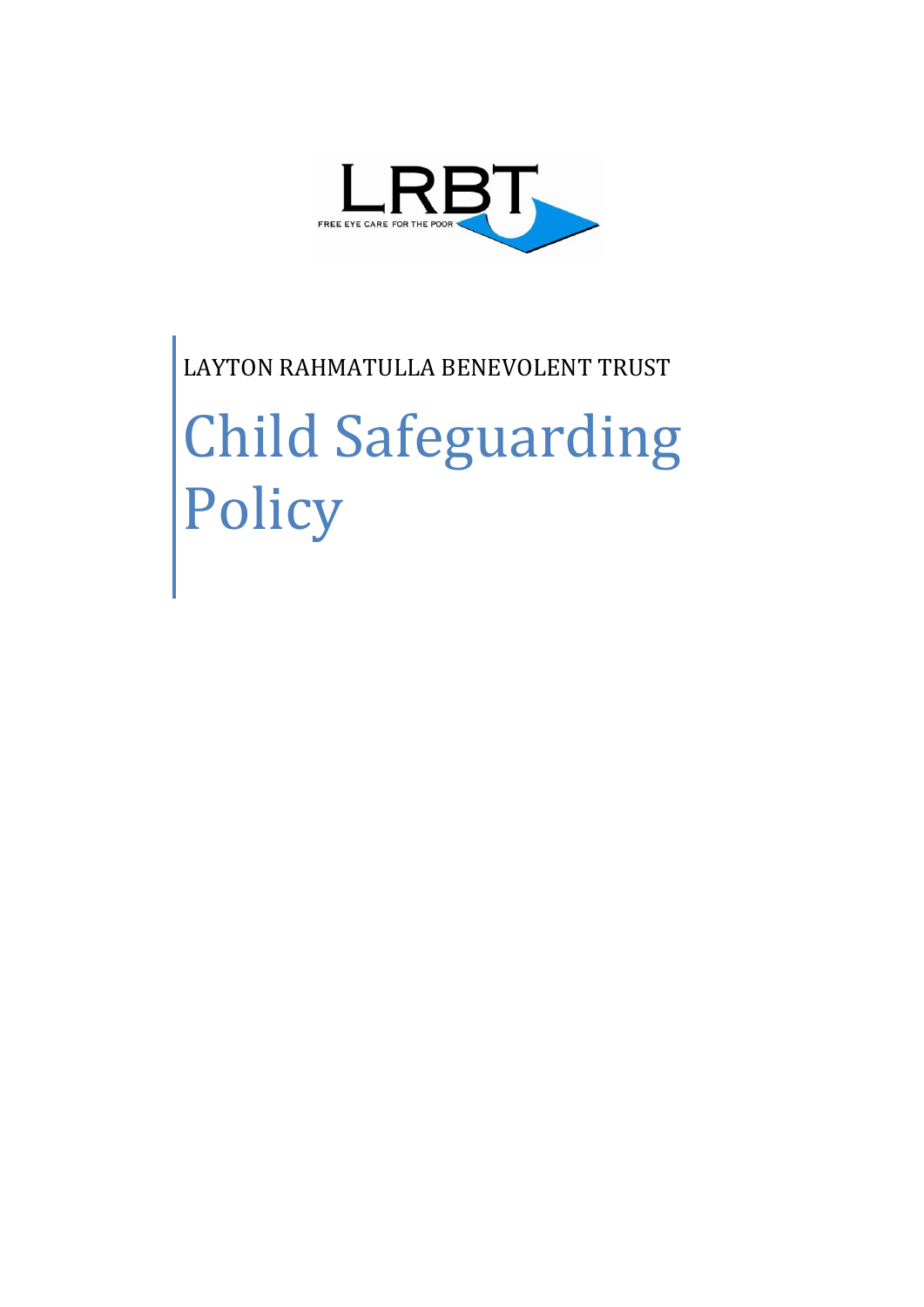

#### **Child Safeguarding Policy**

#### **1.1 Purpose**

1. For the purpose of this policy a child is any human being under the age of 18 years. Children represent a small number as patients in LRBT Hospitals and Community Eye Health Centers as compared to a large number in our School Screening Programmes. We know that children with disabilities are more likely to be abused. LRBT is committed to keeping children safe in its facilities from abuse through awareness raising, prevention, responding and reporting and the implementation of LRBT's Child Safeguarding Policy. LRBT believes that every child has the right to protection, regardless of gender, ethnicity, religion, sexual orientation and whether or not they have a disability.

#### **1.2 Scope**

1. Policy is designed to provide guidance to all LRBT Representatives so that they understand the importance of child safeguarding issues as well as undertake their legal, ethical and policy responsibilities within and outside working hours.

#### **1.3 Policy**

- 1. LRBT believes in creating a protective environment for ALL children visiting LRBT's facilities that ensure their safeguarding against all forms of violence (physical, psychological, emotional, socio-cultural, and gender-based), abuse, exploitation, neglect and discrimination.
- 2. LRBT also ensures that its staff, programmes and operations do not harm any child in the manners as mentioned below:
	- a. LRBT is obliged to protect children from any form of discrimination.
	- b. All actions concerning the child shall take into account of his or her best interests.
	- c. Every child has the inherent right to life.
	- d. Every child shall be protected against violence, abuse, neglect and exploitation, including sexual abuse and exploitation, economic exploitation and worst forms of labour, illegal use of drugs and drugs trafficking, kidnapping, selling and child trafficking and protection during armed conflict.
	- e. Every child has the right to express his or her opinion freely and to have that opinion taken into account in any matter or procedure affecting the child.
- 3. All LRBT Representatives should be aware of the circumstances in which the risks of harm or disgrace to children are increased and must mitigate these risks by:
	- Undertaking a Risk Analysis prior to any activity involving children.
	- Abiding by the LRBT's Code of Behavior pertains to this policy.
	- Abiding by the instructions for communication and fundraising as described in this policy.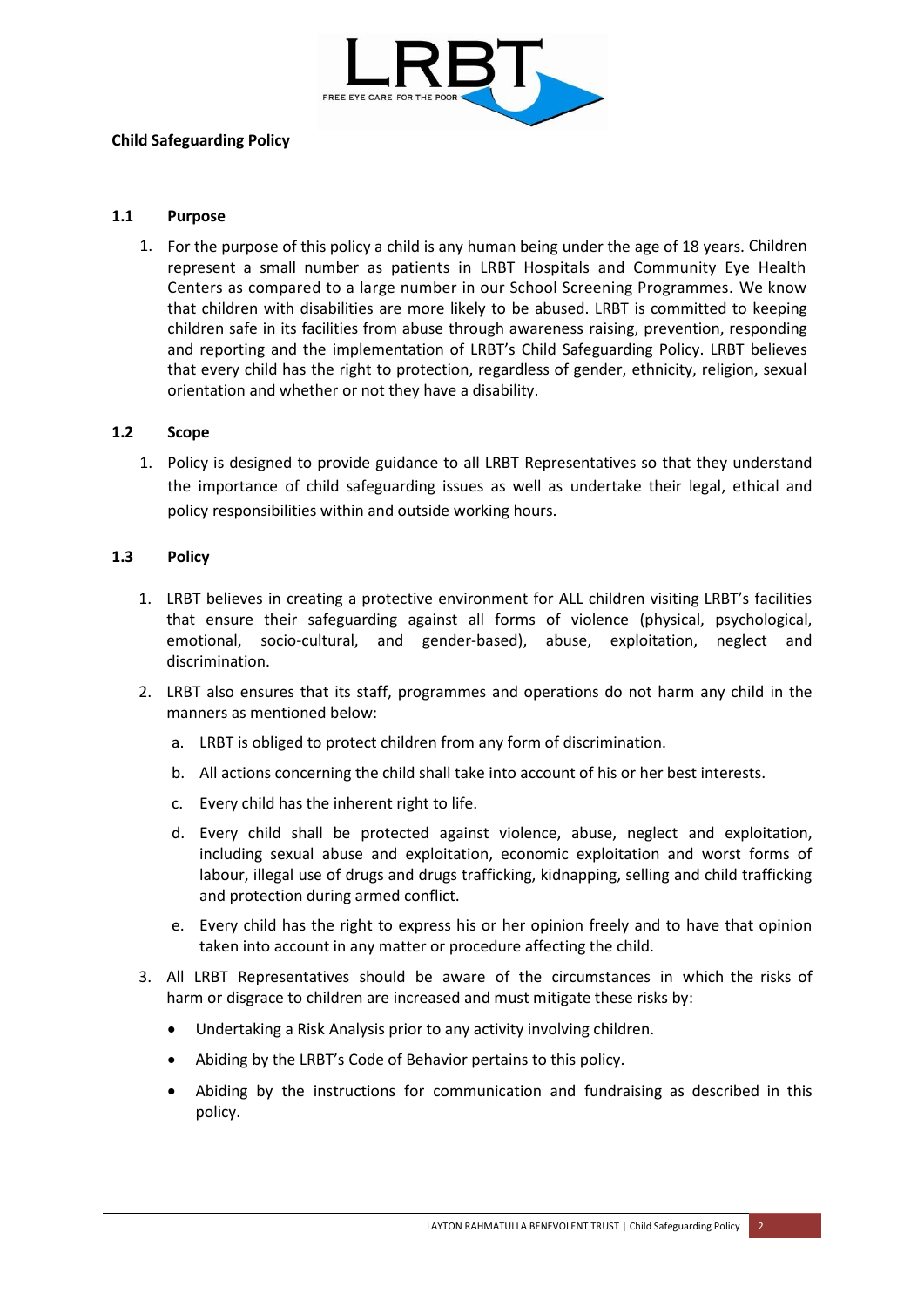

### **Undertaking a Risk Analysis**

A Risk Analysis will be undertaken prior to any activity involving children or out of the ordinary visits where children are present, or research with children and measures undertaken to mitigate any risks. Risk Identification form is attached at Annex-1.

### **Child Safe Recruitment & Selection**

Following procedures will be taken into consideration to ensure child safe recruitment and selection:

- 1. All job advertisements will mention that LRBT is a "child-safe organisation".
- 2. Candidates for hospital and community jobs will be asked specific child safeguarding related questions during their interviews.
- 3. All LRBT Hospitals and community staff will undergo mandatory orientation training including safeguarding children.
- 4. All LRBT staff will be provided Employee Handbook for their information and record which will include child safeguarding policy too.
- 5. Any information in contrast to child safeguarding will disqualify the candidate from service immediately.

#### **Code of Behavior**

All LRBT Representatives are required to understand their responsibility to keep children safe and obey this Code of Behavior. This is designed primarily to protect children; however it also serves to guard representatives from false accusations; and the name and reputation of LRBT.

Adherence to this Code of Behavior is mandatory for all LRBT representatives. Any violation will result in disciplinary proceedings which may include termination from service or legal action where the severity warrants it.

#### **Acceptable Behavior:**

LRBT representatives should:

- 1. Be committed to creating a culture of openness and mutual accountability at workplaces. This culture will enable all child protection concerns to be raised and discussed and abusive behavior can be challenged.
- 2. Contribute to an environment where children are listened to and respected as individuals and which is safe, positive and encouraging to them.
- 3. Ensure the use of the 'Two Adult Rule'. This means, when interacting with children, ensure that another adult is present or within reach.
- 4. Ensure physical contact is at all times appropriate and not an invasion of the child's privacy.
- 5. Use positive, non-violent methods to manage children's behavior.
- 6. Respond to all concerns, allegations or disclosures according to the reporting protocol.
- 7. Comply with any investigation (including interviews) and make available any information necessary for completion of the investigation.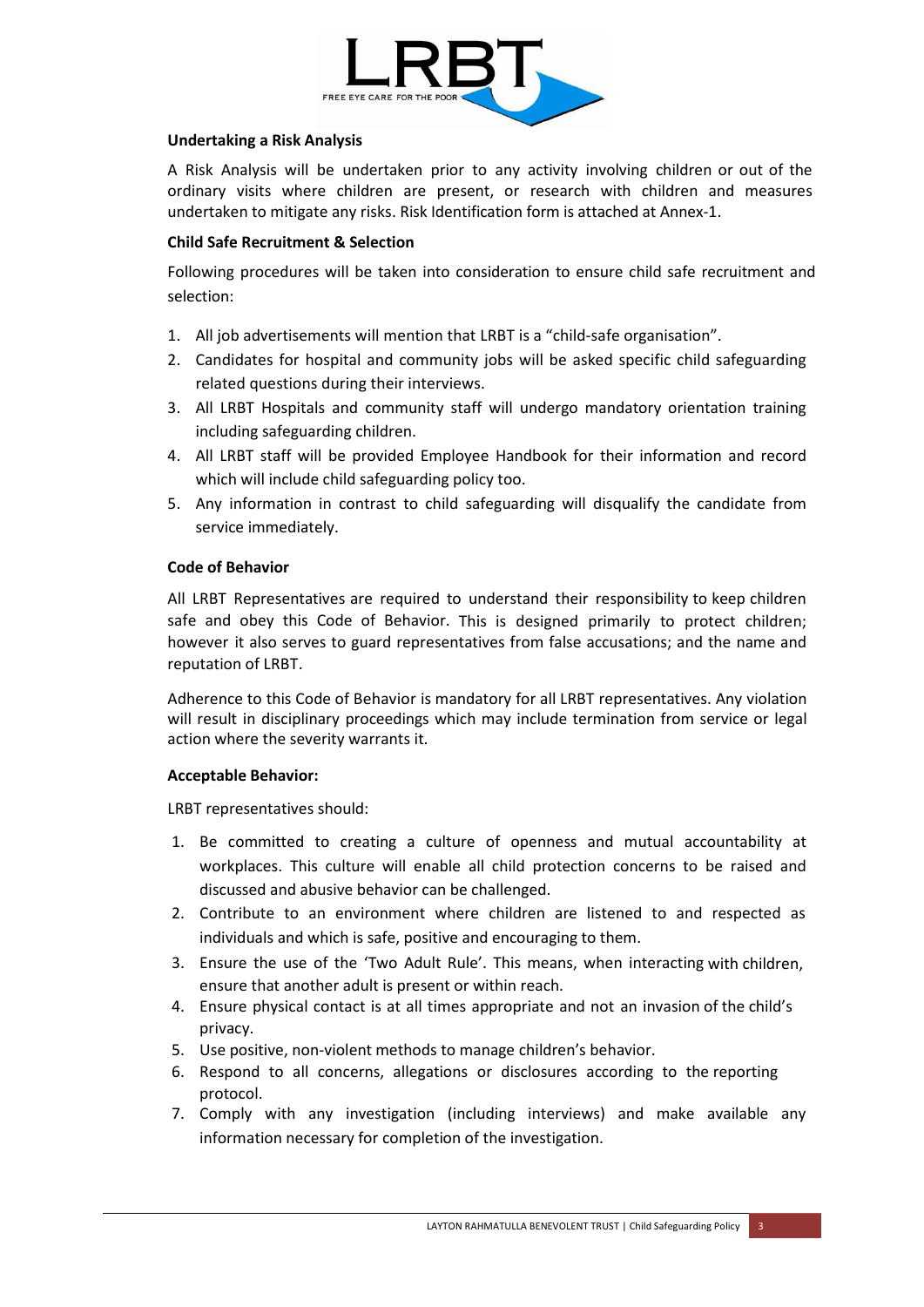

#### **Unacceptable behavior**

Within their work, LRBT representatives must not specifically:

- 1. Hold, fondle, kiss, cuddle or touch children in an inappropriate and/ or culturally insensitive way.
- 2. Engage in activities involving close body contact with children beyond the professional requirements.
- 3. Act in ways that may be abusive or may place a child at risk of abuse.
- 4. Make sexually suggestive comments or actions to a child, even as a joke.
- 5. Engage in sexual activity or have a sexual relationship with a child, regardless of consent or local custom. Mistaken belief in the age of a child is not a defense.
- 6. Marry a person below the age of 18, regardless of consent and local custom.
- 7. Assist a child in tasks that he or she can do unaided (such as taking them to the toilet, bathing or changing clothes), unless help is requested, in which case the 'Two Adult Rule' applies.
- 8. Hit or otherwise physically assault or physically abuse children. All disciplinary measures should not be violent or degrading.
- 9. Act in ways intended to shame, humiliate, belittle or degrade children, or otherwise perpetrate any form of emotional abuse.
- 10. Discriminate against or favor particular children to the exclusion of others.
- 11. Develop relationships with children that could in any way be deemed exploitative or abusive.
- 12. Spend time alone with a child, away from others, behind closed doors or in a secluded area (see 'Two Adult Rule' above).
- 13. Take a child to their home or visit a child at their home where they may be alone with that child, or sleep in the same room, without another adult present.
- 14. Sleep in the same bed as a child or allow a child to stay overnight at their home unsupervised, when not related to that child.
- 15. Condone, or participate in behavior with children, which is illegal, unsafe or abusive, including being part of harmful traditional practices, spiritual or ritualistic abuse or substance abuse.
- 16. Exploit children for their labor (e.g. domestic servants) or for sexual purposes (e.g. prostitution) or trafficking of children; The definition of child domestic work (house help) does not include occasional babysitting, gardening, help during school holidays or out of school time, however the 'Two Adult Rule' should be applied.
- 17. Take a child alone in a vehicle unless it's absolutely necessary and with parental and managerial consent.

# **Communications**

It is imperative that instructions on communications are in place to ensure that people with ulterior motives cannot misuse photographs and related information beyond the agreed purpose and consent. The best interests of each child are to be protected over any other consideration.

1. LRBT is committed to ensure all interviews and images of children are undertaken with sensitivity in order to safeguard the child's right to dignity, identity, confidentiality and privacy. Where possible, children should be prepared for interviews prior to being interviewed. A parent or guardian must always be present during interviews.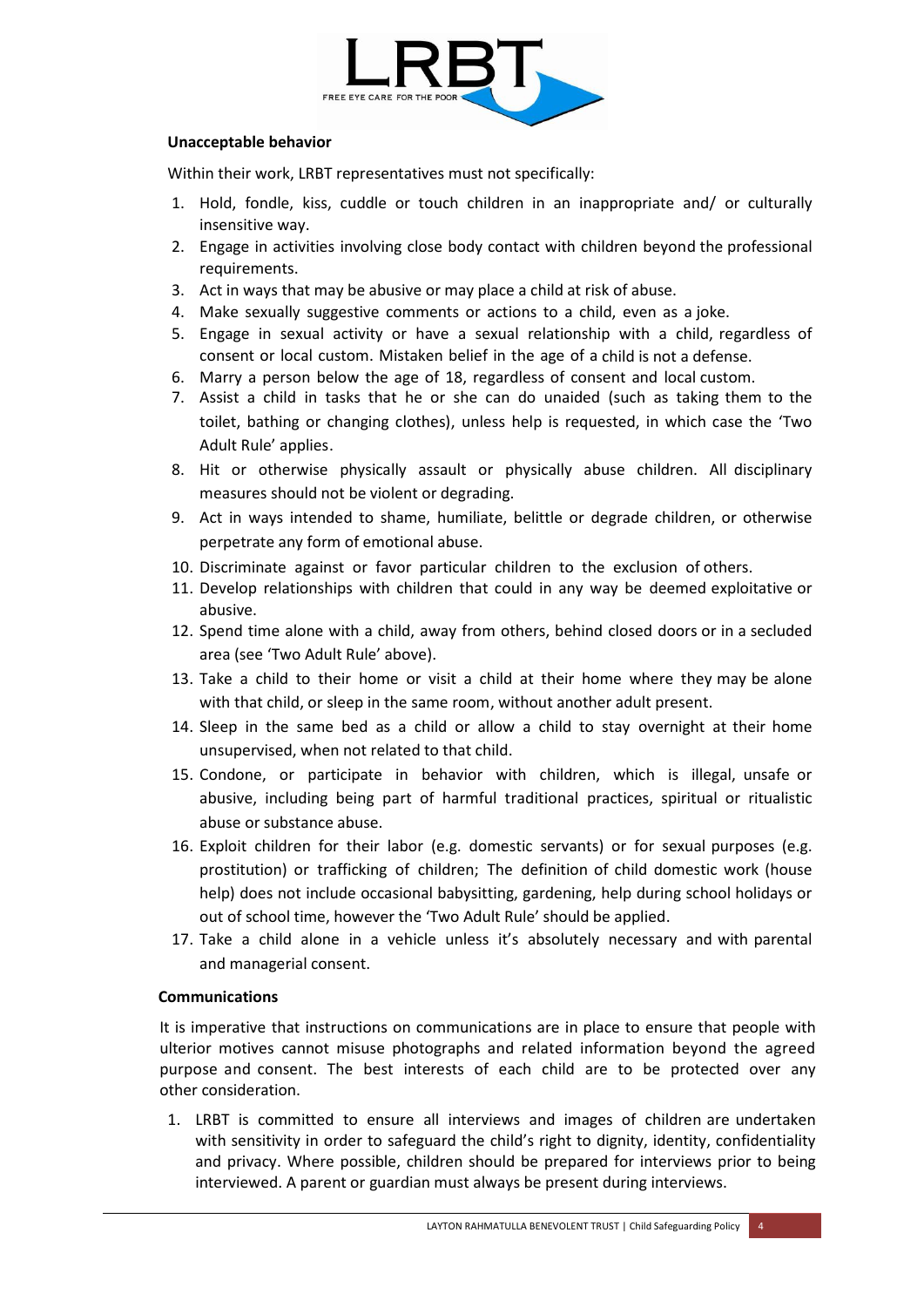

- 2. Pictures of children should always be decent and respectful and it should be avoided that a family and / or a community is stigmatized and stereotyped. All children, both girls and boys should be clothed top and bottom. Consent to use information obtained in interviews and/or images of children who have been interviewed should be obtained from children themselves (if they are of an age, understanding and possess the maturity to do so) and from their parents and/or guardians.
- 3. LRBT will carefully guard any information about all children who feature in LRBT publications, ensuring that their personal data is used appropriately. This also applies when material is made available to third parties.
- 4. Pictures, materials and personal information regarding children will be held in a secure database and only authorized personnels will have access.

#### **Confidentiality**

All reports and information pertain to this policy will be treated and managed with the confidentiality to protect the identity of the child concerned, informer and accused appropriately.

#### **Reporting and Incident Management**

LRBT has reporting and incident management procedures for handling reports related to Child Abuse. The goal of these procedures is to enable an appropriate and swift investigation of any given case and to identify cases of abuse and maltreatment early on. All LRBT staff should be informed of LRBT's Child Safeguarding Reporting and Incident Management Procedures. The welfare and safety of the child serve as the foundation for all the decisions made during the management of an incident or suspected case.

#### **Duties of the designated Child Safeguarding Focal Person**

Hospital Administrators/Administrative Superintendent/Admin Officer will be the Child Safeguarding Focal Person in all LRBT Facilities. In the event of a concern being raised, Hospital Administrator of the respective LRBT Hospital will hold a meeting with the Chief Medical Officer on receipt a report on suspected child abuse. He will closely liaise with the GM Operations, LRBT Central Office and provide report to them for further action.

Based on the information provided, decisions will be made by the CEO which may include:

- a. Reporting to relevant local law enforcement agencies or any other external body if the matter is criminal in nature.
- b. Refer or connect support services to the child/children in concern and their families.
- c. Appoint and delegate the investigation to an Investigating Team if the matter is in breach of this Policy and therefore requires further enquiry.
- d. Also monitor the progress of the investigation and give guidance as appropriate.

#### **Implementation of the Child Safeguarding Policy**

LRBT will take the following measures to ensure the effective implementation of this policy:

- 1. All LRBT Hospitals and community employees will be required to sign an acknowledgement and consent to the terms of this policy during orientation training.
- 2. LRBT website homepage and every workplace will display information that LRBT is a 'Child-Safe' organization with contact details for reporting possible child abuse concerns to the relevant authority.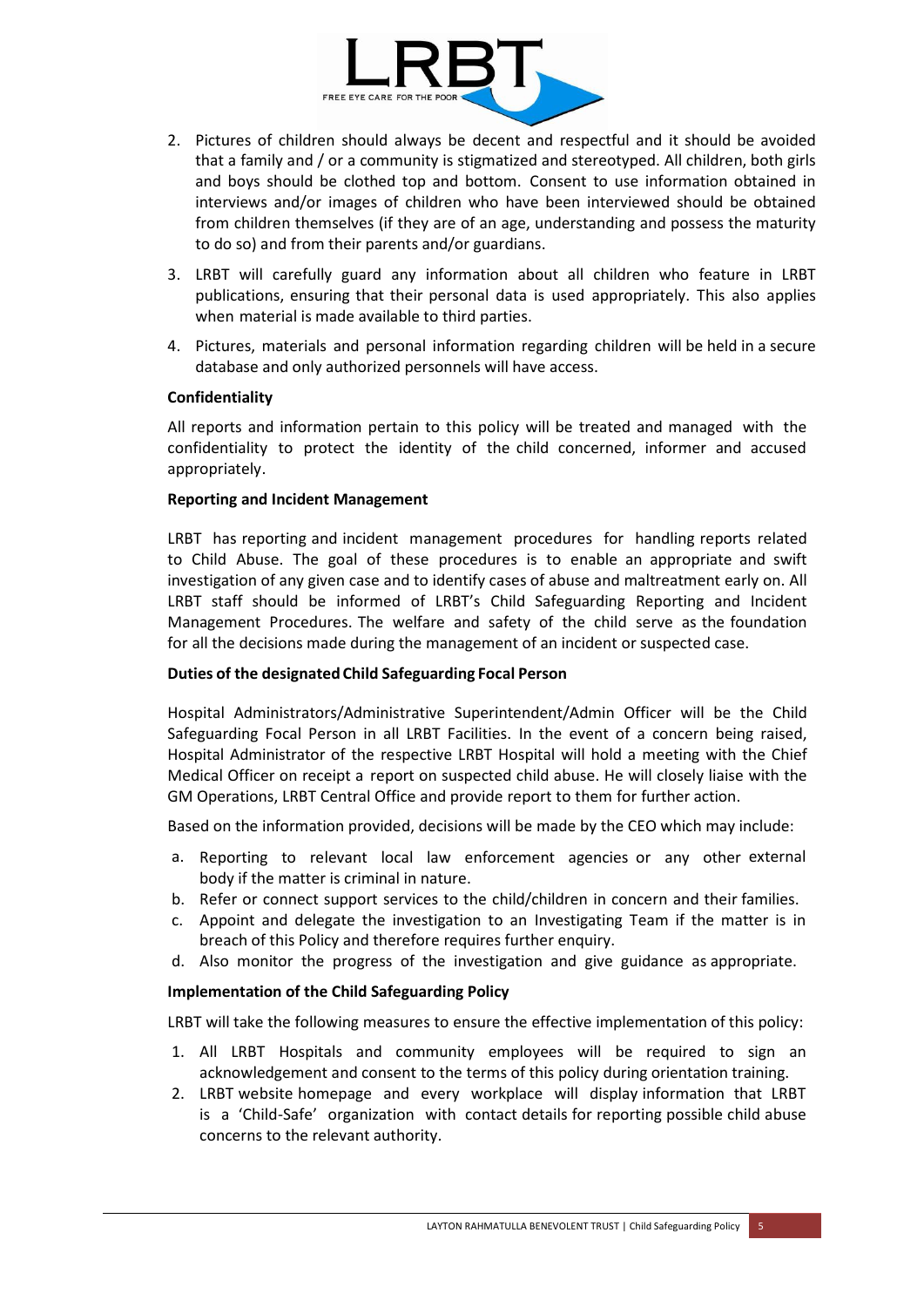

- 3. LRBT will integrate child safeguarding measures into relevant core internal processes such as: planning and program design, partner agreements, risk management, monitoring and accountability mechanisms and recruitment processes.
- 4. Submit a summary of child safeguarding concerns received (without confidential details) annually to the Chairman to ensure transparency and accountability.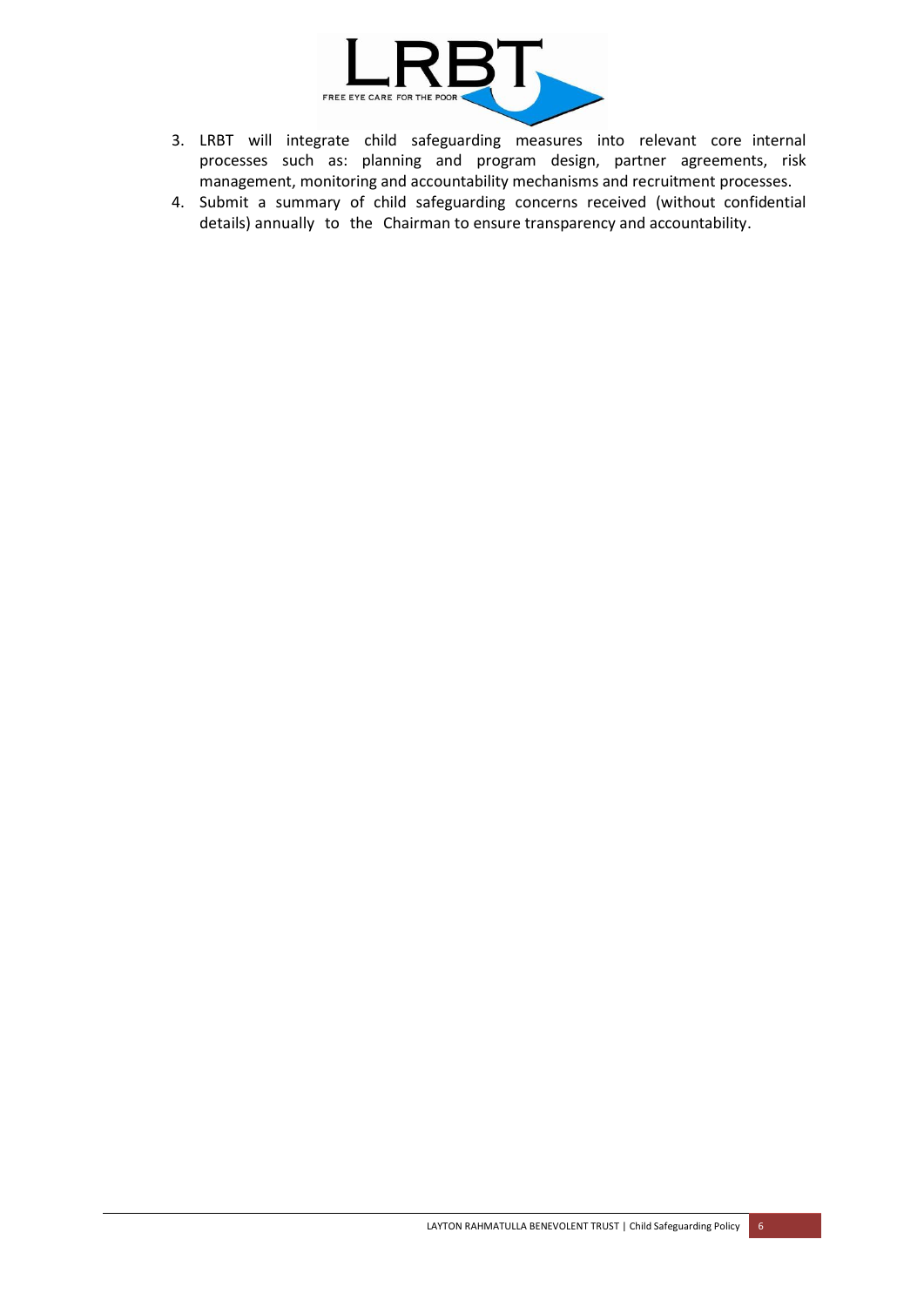

# **Risk Identification Chart**

| <b>Areas of risk</b> | <b>Risk factors</b> | <b>Risk</b><br>Significance<br>High, Medium,<br>Low | <b>Mitigating</b><br>strategy | <b>Actions to</b><br>implement |
|----------------------|---------------------|-----------------------------------------------------|-------------------------------|--------------------------------|
|                      |                     |                                                     |                               |                                |
|                      |                     |                                                     |                               |                                |
|                      |                     |                                                     |                               |                                |
|                      |                     |                                                     |                               |                                |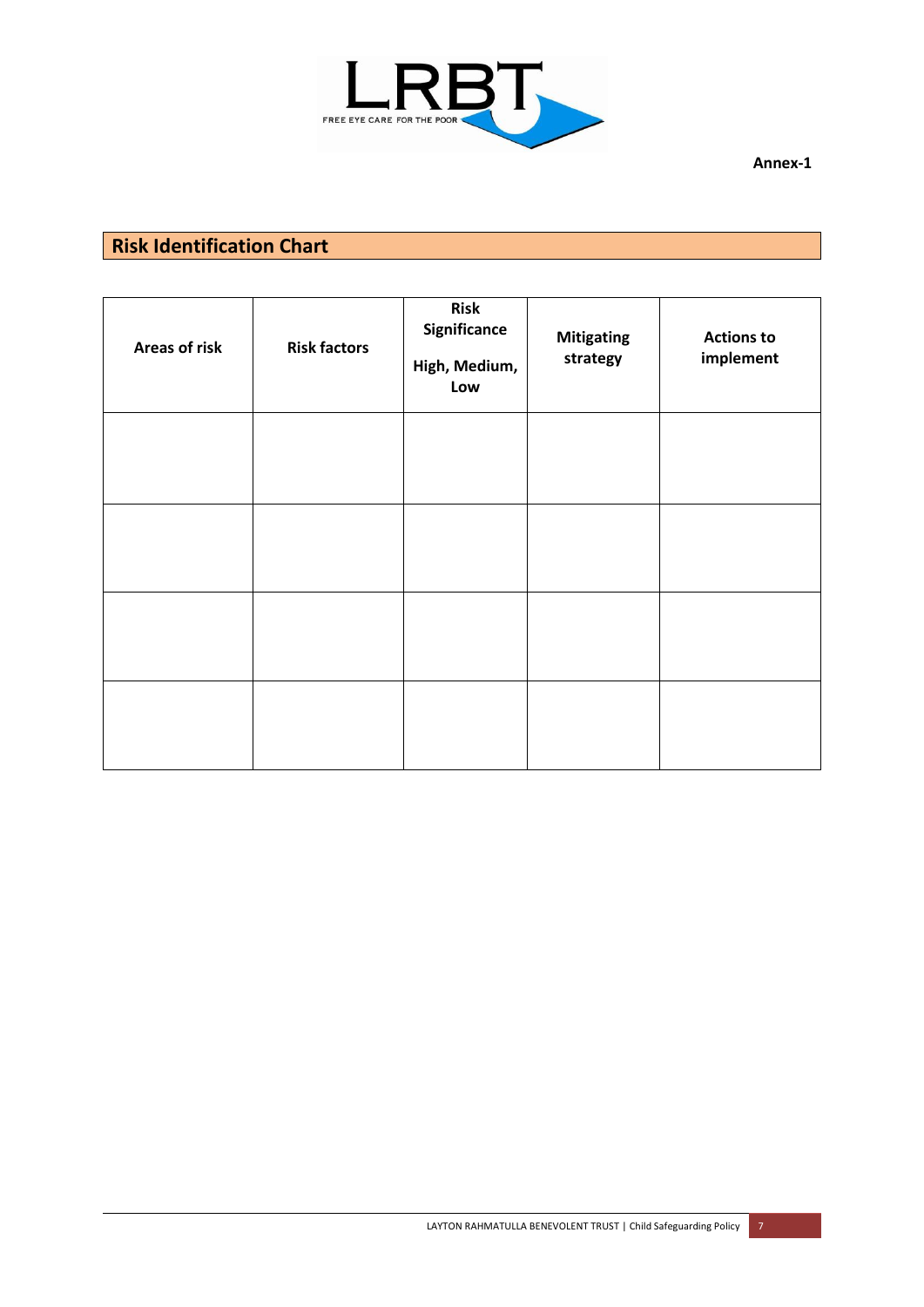

**Annex-2**

#### **CONFIDENTIAL**

#### **REPORTING FORM FOR SUSPECTED CASES OF CHILD ABUSE OR MALTREATMENT**

#### **To : Hospital Administrator / Administration**

#### **What kind of situation are you concerned about?**

| Did you witness child abuse?                                            | Yes | No. |
|-------------------------------------------------------------------------|-----|-----|
| Do you suspect someone of child abuse?                                  | Yes | No  |
| Has someone been accused of child abuse?                                | Yes | No  |
| Has someone reported child abuse to you?                                | Yes | No  |
| Do you believe that a child may have been neglected?                    | Yes | No  |
| Do you believe that a child may have been mentally abused?              | Yes | No  |
| Do you believe that a child may have been emotionally abused?           | Yes | No  |
| Do you believe that a child may have been sexually / physically abused? | Yes | No  |
| Do you believe that a child may have been spiritually abused?           | Yes | No  |

Your concern is found if you answered YES to any of these questions. As a LRBT Representative it is your duty to report your concern with this form. Please do not delay; a child could be at risk or in serious danger if you do not act. However, please do not take any personal action or disclose any informtion to Third Parties until you have spoken with the Administration.

#### **Information about You**

| Name:     | Designation / Relation with LRBT: |
|-----------|-----------------------------------|
| Location: | Mobile No.:                       |
| Address:  |                                   |

| What is your relationship to the child? |  |  |  |  |
|-----------------------------------------|--|--|--|--|
|                                         |  |  |  |  |
|                                         |  |  |  |  |
|                                         |  |  |  |  |
|                                         |  |  |  |  |
|                                         |  |  |  |  |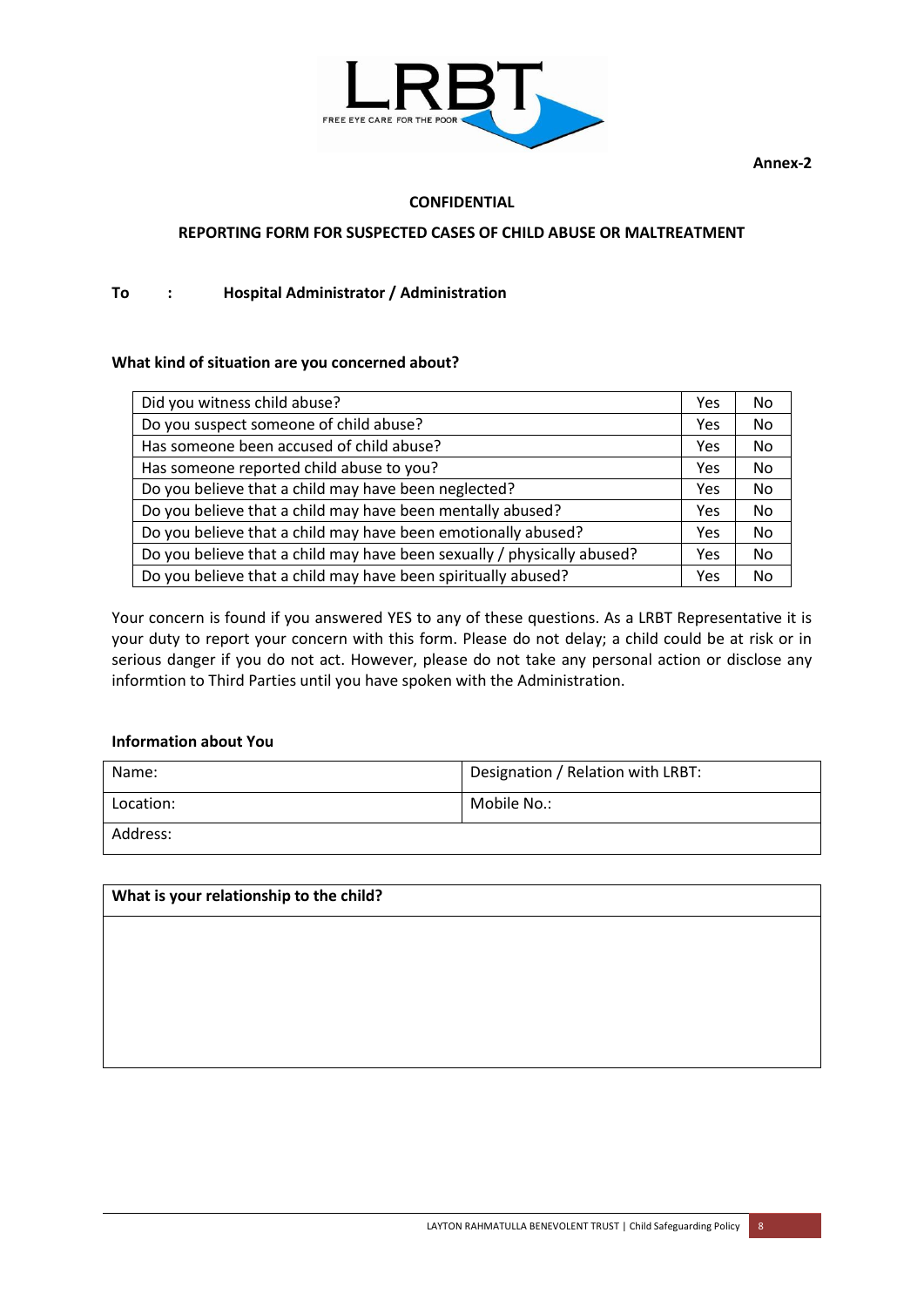

# **Information about the Child** (if other children are affected, please fill out separate form for each)

| Name:                                                                             | <b>Father Name:</b> |  |
|-----------------------------------------------------------------------------------|---------------------|--|
| Date of Birth:                                                                    | Gender:             |  |
| Address of Child:                                                                 |                     |  |
| Relationship to the potential abuser:                                             |                     |  |
| Current location of the Child:                                                    |                     |  |
| What measures have been instituted for the child's safety at present?             |                     |  |
|                                                                                   |                     |  |
|                                                                                   |                     |  |
| What measures have been instituted to ensure that the abuse cannot continue?      |                     |  |
|                                                                                   |                     |  |
| What other measures are necessary to protect the Child?                           |                     |  |
|                                                                                   |                     |  |
|                                                                                   |                     |  |
| Is the child particularly vulnerable?<br>O Yes                                    | O No                |  |
| If yes, please explain:                                                           |                     |  |
|                                                                                   |                     |  |
| Does the child have a disability?<br>O Yes                                        | O No                |  |
| If yes, please specify the disability:                                            |                     |  |
|                                                                                   |                     |  |
| Does the child have special communication needs?                                  | O Yes<br>O No       |  |
| If yes, please specify:                                                           |                     |  |
|                                                                                   |                     |  |
|                                                                                   |                     |  |
| Has the child been repeatedly abused?<br>O Yes                                    | O No                |  |
| Has the child been traumatized?<br>O Yes<br>O No                                  |                     |  |
| Please mention special cultural factors that need to be taken into consideration: |                     |  |
|                                                                                   |                     |  |
|                                                                                   |                     |  |
| Other information (if any):                                                       |                     |  |
|                                                                                   |                     |  |
| What relevant bodies have been informed?                                          |                     |  |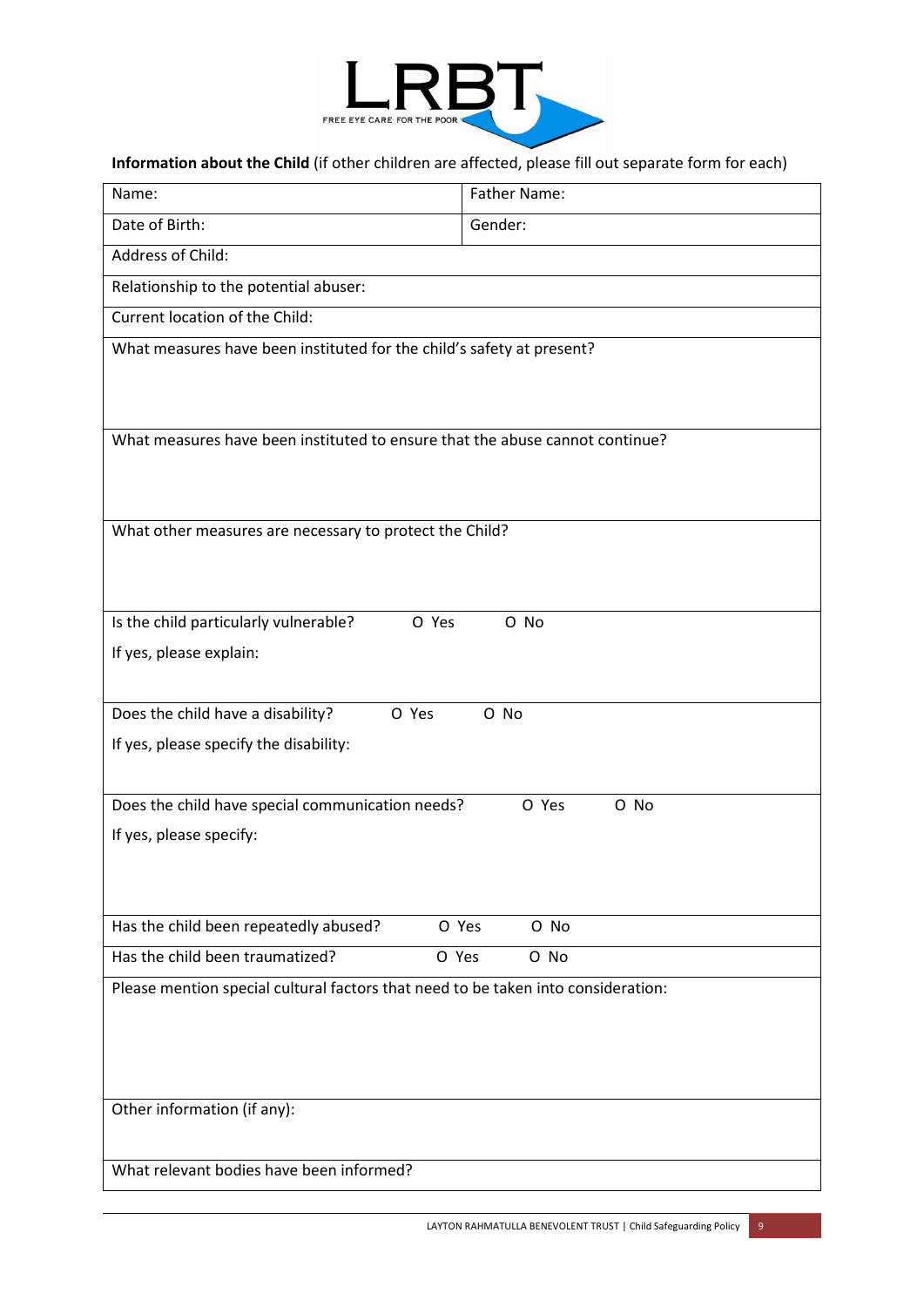

Mention date & time while contact was made, the name of the person with whom you spoke and what you talked about:

#### **Information about the Potential Abuser**

| Name:                                         | Gender:      |  |
|-----------------------------------------------|--------------|--|
| Age:                                          | Nationality: |  |
| Suspected abuser's relationship to the child: |              |  |
| Suspected abuser's relationship to LRBT:      |              |  |

#### **Information about Your Concern**

Type of concern/suspicion (please describe the type of abuse or maltreatment, who reported it, circumstances of the abuse and course of events):

| Location of abuse:  |                     |  |
|---------------------|---------------------|--|
| Date:               | Time:               |  |
| Witness 1 (if any): | Witness 2 (if any): |  |

#### **Conversation Report:**

Please describe exactly what the child said with his/her own words and what you said. Please do not direct the conversation with leading questions, report exactly what the child said: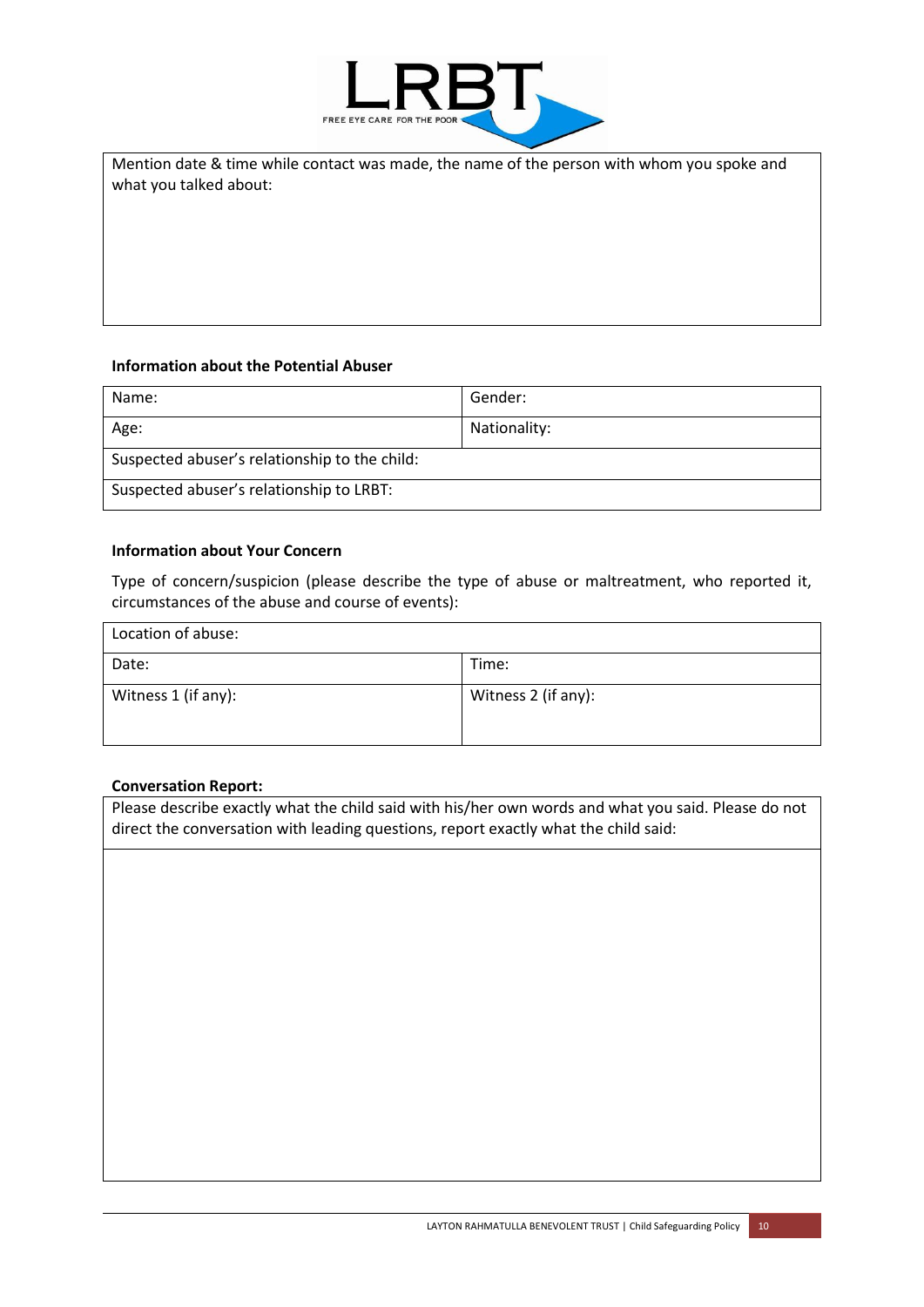

| Observations (such as injuries, fear, general impression of the child, etc.) |       |      |
|------------------------------------------------------------------------------|-------|------|
|                                                                              |       |      |
|                                                                              |       |      |
|                                                                              |       |      |
| Have you confronted the suspected individual with the allegations?           | O Yes | O No |
| If yes, how did the suspected individual respond to the allegations?         |       |      |
|                                                                              |       |      |
|                                                                              |       |      |
|                                                                              |       |      |
|                                                                              |       |      |
|                                                                              |       |      |
| What other steps have you taken? What other measure have you initiated?      |       |      |
|                                                                              |       |      |
|                                                                              |       |      |
|                                                                              |       |      |
|                                                                              |       |      |
| Location:                                                                    |       |      |
| Date:                                                                        |       |      |
|                                                                              |       |      |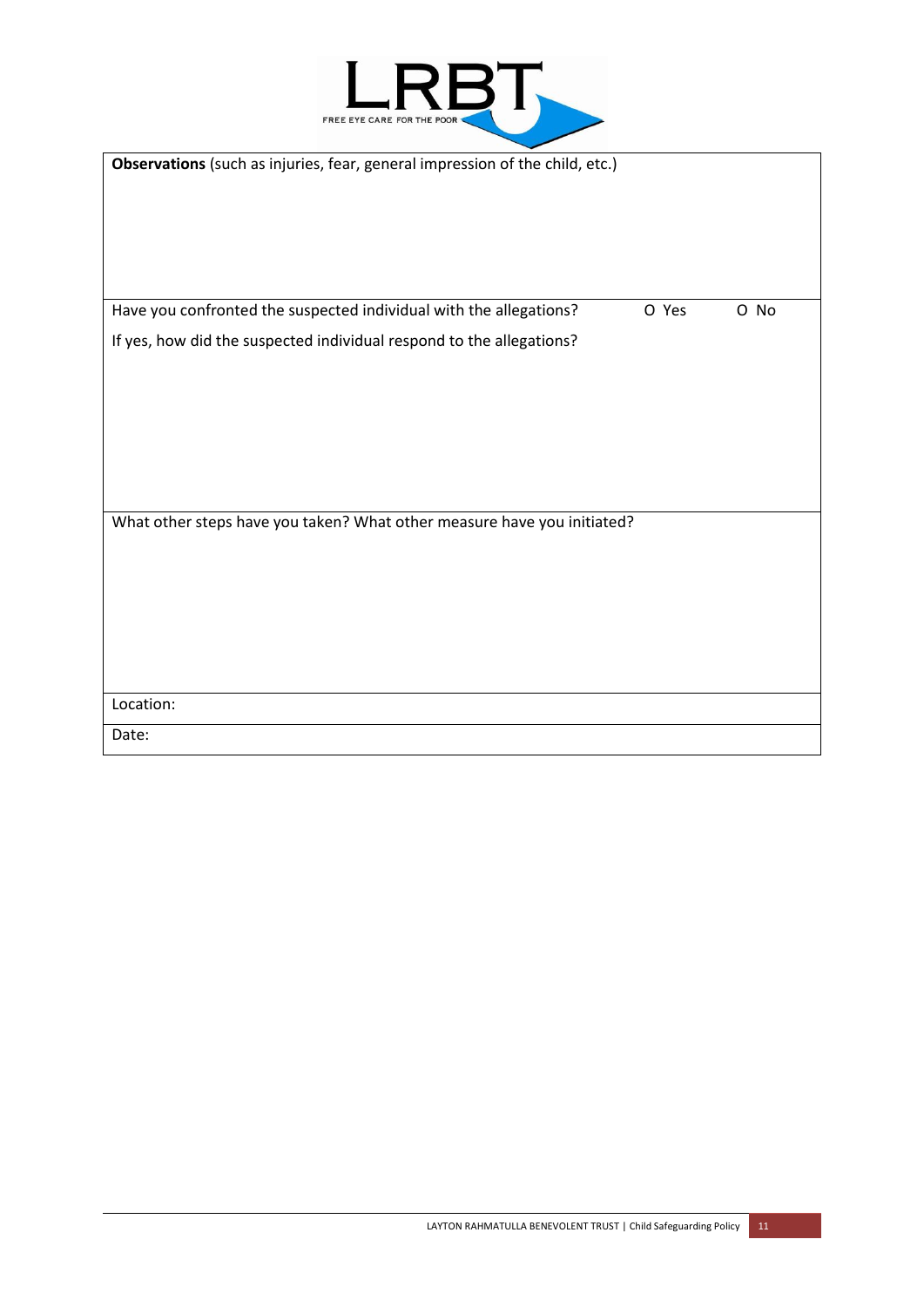



# **CONSENT FORM TO INTERVIEW AND USE IMAGES OF CHILDREN**

#### **Guidelines on obtaining consent**

| <b>Age of Child</b> | <b>Child's Consent</b>                                                         | <b>Consent of Parents/Guardians</b>                   |
|---------------------|--------------------------------------------------------------------------------|-------------------------------------------------------|
| Under 7             | No                                                                             | Yes                                                   |
| 7 to 14             | Yes, only if the child can<br>fully understand what                            | Yes                                                   |
|                     | they are consenting to.                                                        |                                                       |
| Above 14            | Yes, only if the child can<br>fully understand what<br>they are consenting to. | Not necessary if child's consent has been<br>obtained |

# **Part A**

Consent by a child under 18 with necessary age, maturity and understanding (as per above guidelines). Where needed ensure this document is presented to the child or his/her parents in an appropriate language.

- 1. I agree to a LRBT Representative:
	- Speaking to me and recording my words
	- Taking my photographs
	- Making a video
- 2. I agree for LRBT to use:
	- My story
	- Photographs of myself
- 3. I understand that my photo and/or information will be used for purposes such as:
	- Educational
	- Promotional
	- Other (specify) \_\_\_\_\_\_\_\_\_\_\_\_\_\_\_\_\_\_\_\_\_\_\_\_\_\_\_\_\_\_\_\_\_\_\_\_\_\_\_\_\_\_\_\_\_

| Name:                         | Date of Birth/Age: |
|-------------------------------|--------------------|
|                               |                    |
| Location:                     | Date:              |
|                               |                    |
| Signature / Thumb Impression: |                    |
|                               |                    |
|                               |                    |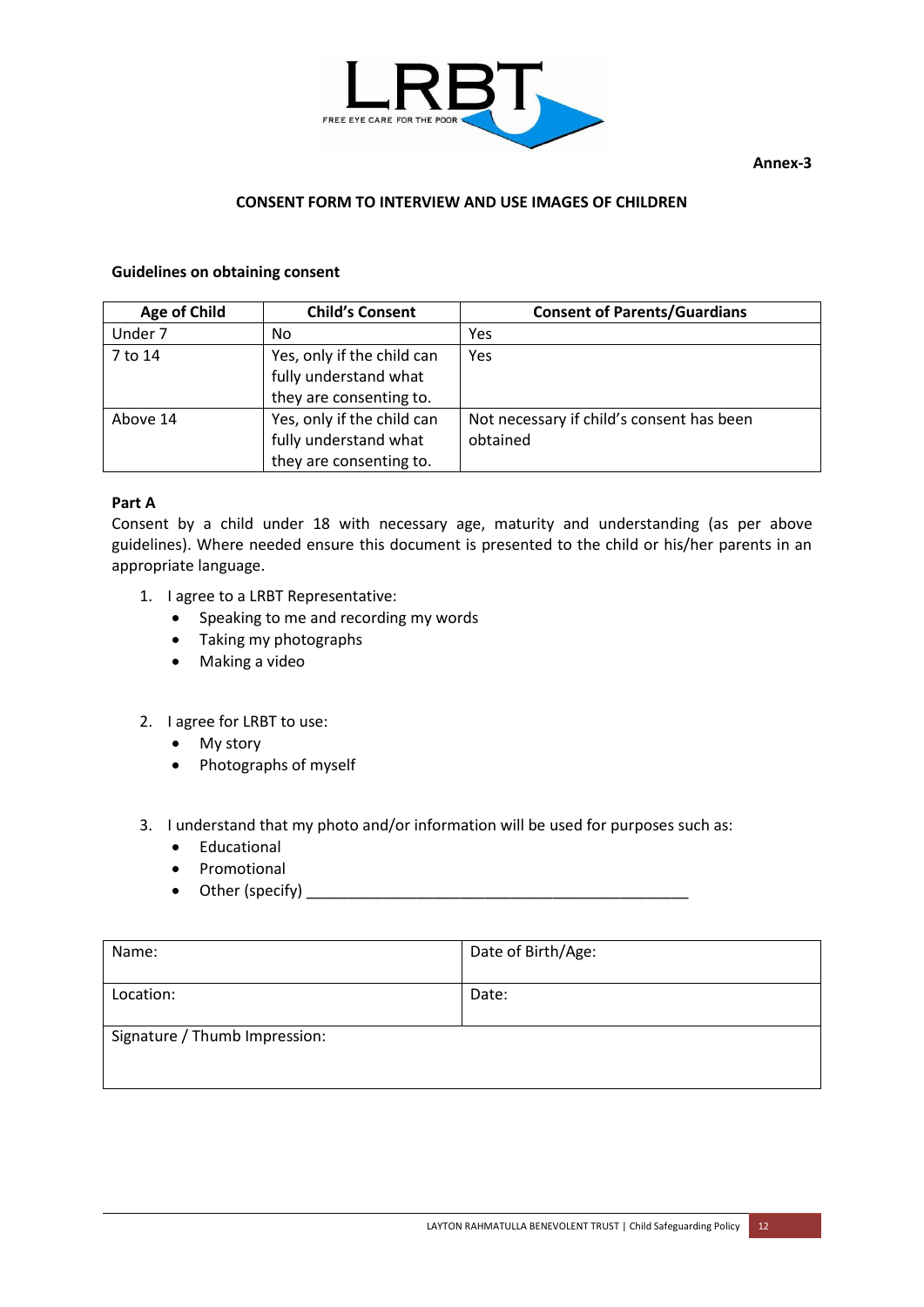

#### **Part B**

Consent by parent / guardian:

- Ο I confirm that I agree for LRBT to carry out the above
- Ο I have authority to sign this form on their behalf (if unsigned above)
- Ο I confirm that the child has also agreed to this

| Name:                         | Age:  |
|-------------------------------|-------|
| Relationship to Child:        | Date: |
| Signature / Thumb Impression: |       |

#### **Part C**

Signature of the interpreter:

The interpreter will translate the contents of this form in the appropriate language of the child/guardian and confirm the following:

Ο The child/parent/guardian is literate and was able to sign the consent form

The interpreter will confirm this below:

- Ο I have translated the contents of this form into a language understood by the child and / or parents/guardian
- Ο I believe that the contents of the forms have been fully understood by the child and / or parents/guardian

| Name:                         | Designation: |
|-------------------------------|--------------|
| Location:                     | Date:        |
| Signature / Thumb Impression: |              |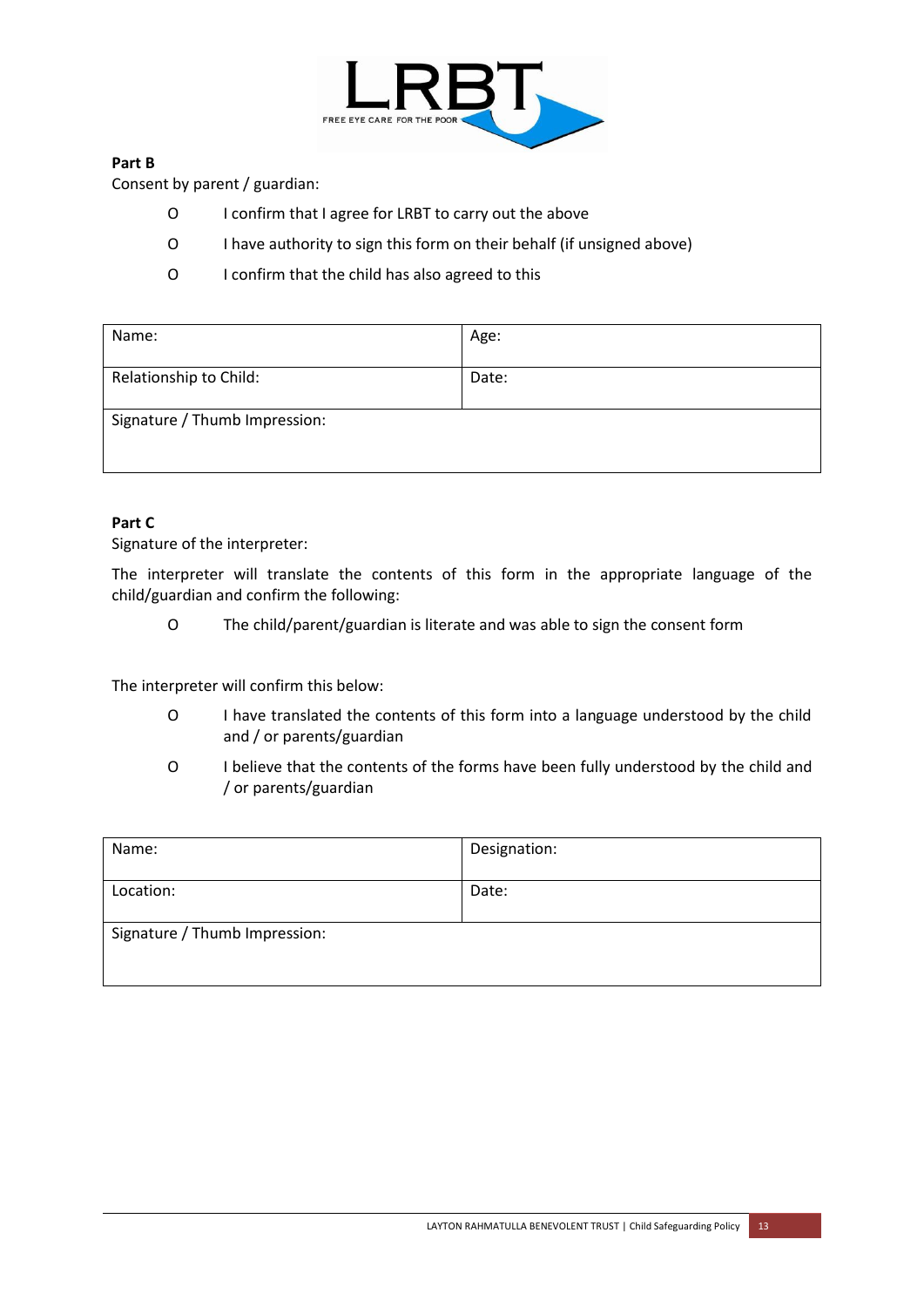

# **CHILD SAFEGUARDING - CODE OF BEHAVIOR**

I acknowledge that I have read and understood LRBT's Child Safeguarding Policy. By signing this document, I agree:

- To comply the Child Safeguarding Policy of LRBT.
- To be responsible for observing and spreading awareness for the Code of Behavior in my work environment.
- To respond immediately to any concerns, allegations and incidents, and to notify the LRBT Child Safeguarding Focal Person without delay.

# **In this respect I will:**

- Be committed to creating a culture of openness and mutual accountability at workplaces. This culture will enable all child protection concerns to be raised and discussed and abusive behavior can be challenged.
- Contribute to create and/or uphold an environment where children are listened to and respected as individuals and which is safe, positive and encouraging to them.
- Ensure the use of the 'Two Adult Rule'. This means, when interacting with children, ensure that another adult is present or within reach.
- Ensure physical contact is at all times appropriate and not an invasion of the child's privacy.
- Use positive, non-violent methods to manage children's behavior.
- Respect children's dignity and their need tobe protected at all times when taking photographs, filming or writing reports for public relations work.
- Protect and handle personal data of children with care and ensure that this is also respected by third parties who receive information about children from LRBT.
- Respond to all concerns, allegations or disclosures according to the reporting protocol.
- Comply with any investigation (including interviews) and make available any information necessary.

#### **I will never:**

- Hold, fondle, kiss, cuddle or touch children in an inappropriate and/ or culturally insensitive way.
- Engage in activities involving close body contact with children beyond the professional requirements.
- Act in ways that may be abusive or may place a child at risk of abuse.
- Make sexually suggestive comments or actions to a child, even as a joke.
- Engage in sexual activity or have a sexual relationship with a child, regardless of consent or local custom. Mistaken belief in the age of a child is not a defense.
- Marry a person below the age of 18, regardless of consent and local custom.
- Assist a child in tasks that he or she can do unaided (such as taking them to the toilet, bathing or changing clothes).
- Hit or otherwise physically assault or physically abuse children. All disciplinary measures are non-violent and do not humiliate.
- Act in ways intended to shame, humiliate, belittle or degrade children, or otherwise perpetrate any form of emotional abuse.